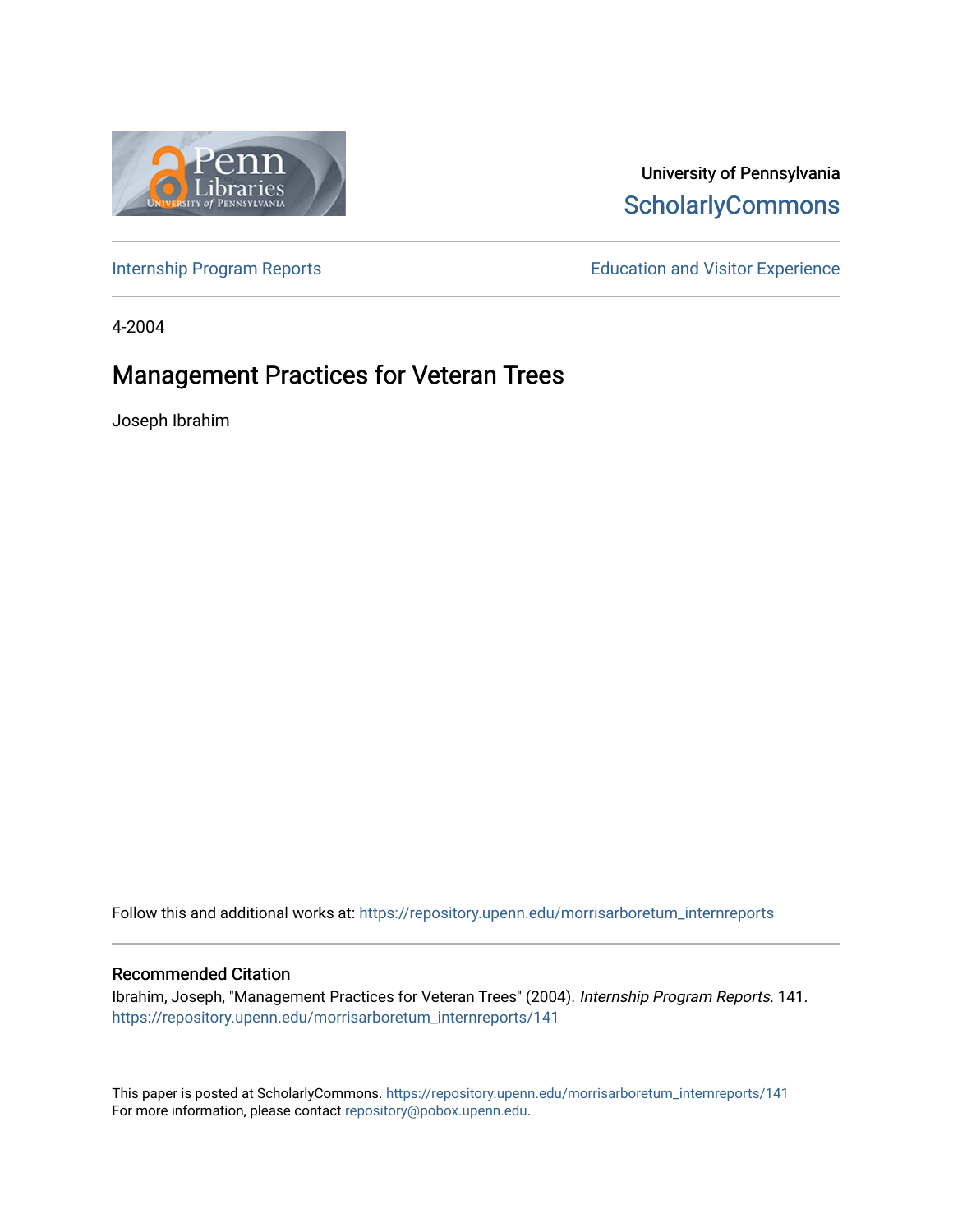**Management Practices for Veteran Trees**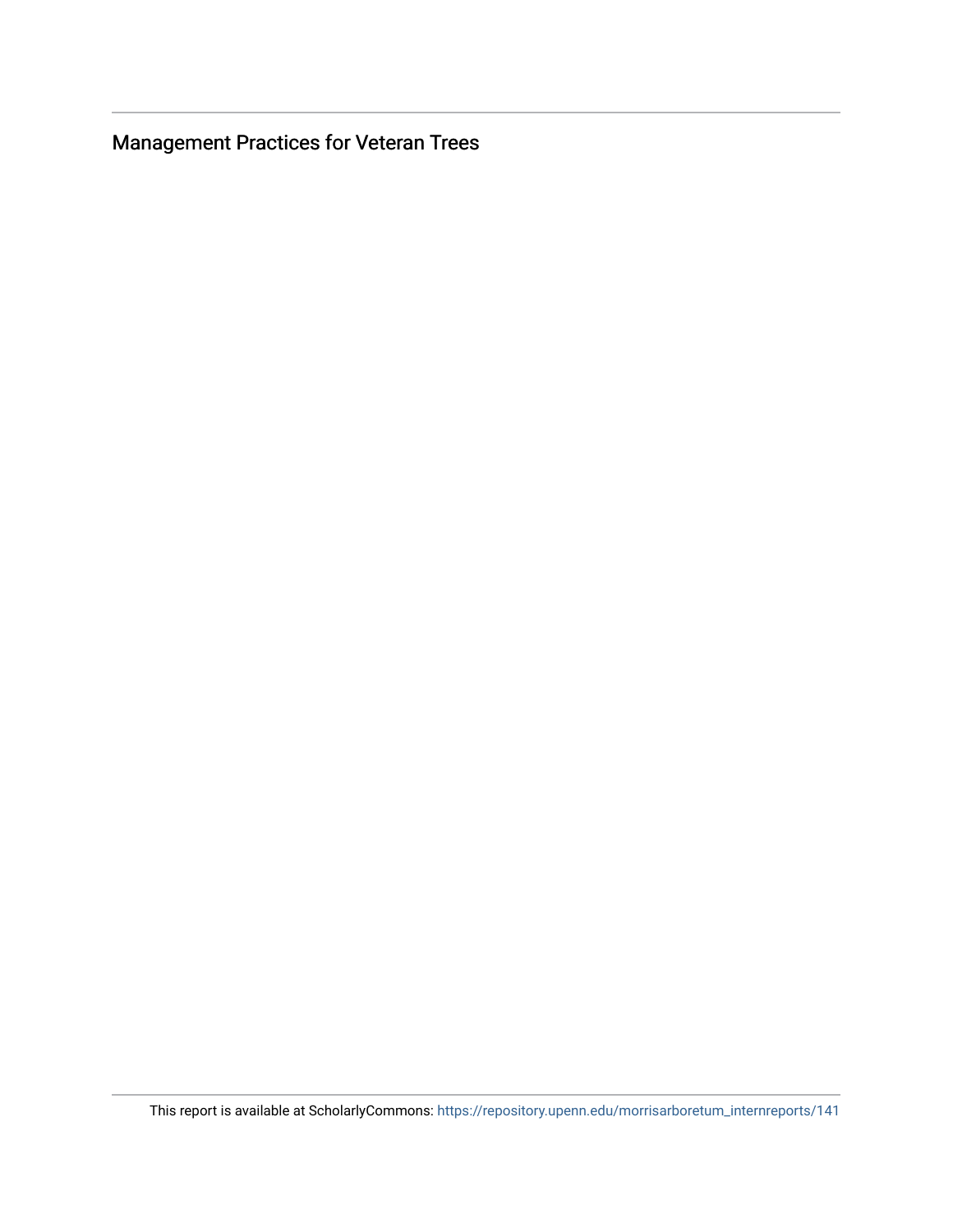# **Title: Management Practices for Veteran Trees Author: Joseph Ibrahim, Plant Protection Intern Date: April 2004**

# **Abstract:**

Interest in the conservation of elderly trees is of primary concern in the public garden setting as well as in and around the community. The Morris Arboretum is home to several tree specimens estimated to be well over 100 years old. Although the value of these trees is difficult to quantify it increases with each season. Preserving these trees to the best of our ability is our responsibility as curators of a living plant collection and stewards of the landscape. To do this requires caretakers to fully understand the needs of an aging tree.

Over time a tree will progress through several life stages. It is important to learn to recognize the signs of each stage and cater management practices to the trees' impending needs. This project will plot the course trees follow, describe the physiological changes associated with each life stage, and describe conservation practices accordingly. Included in this paper will be a review of the efficacy of using plant growth regulators, specifically paclobutrazol, which is currently marketed under the product name Cambistat® 2SC, for use on elderly or declining trees.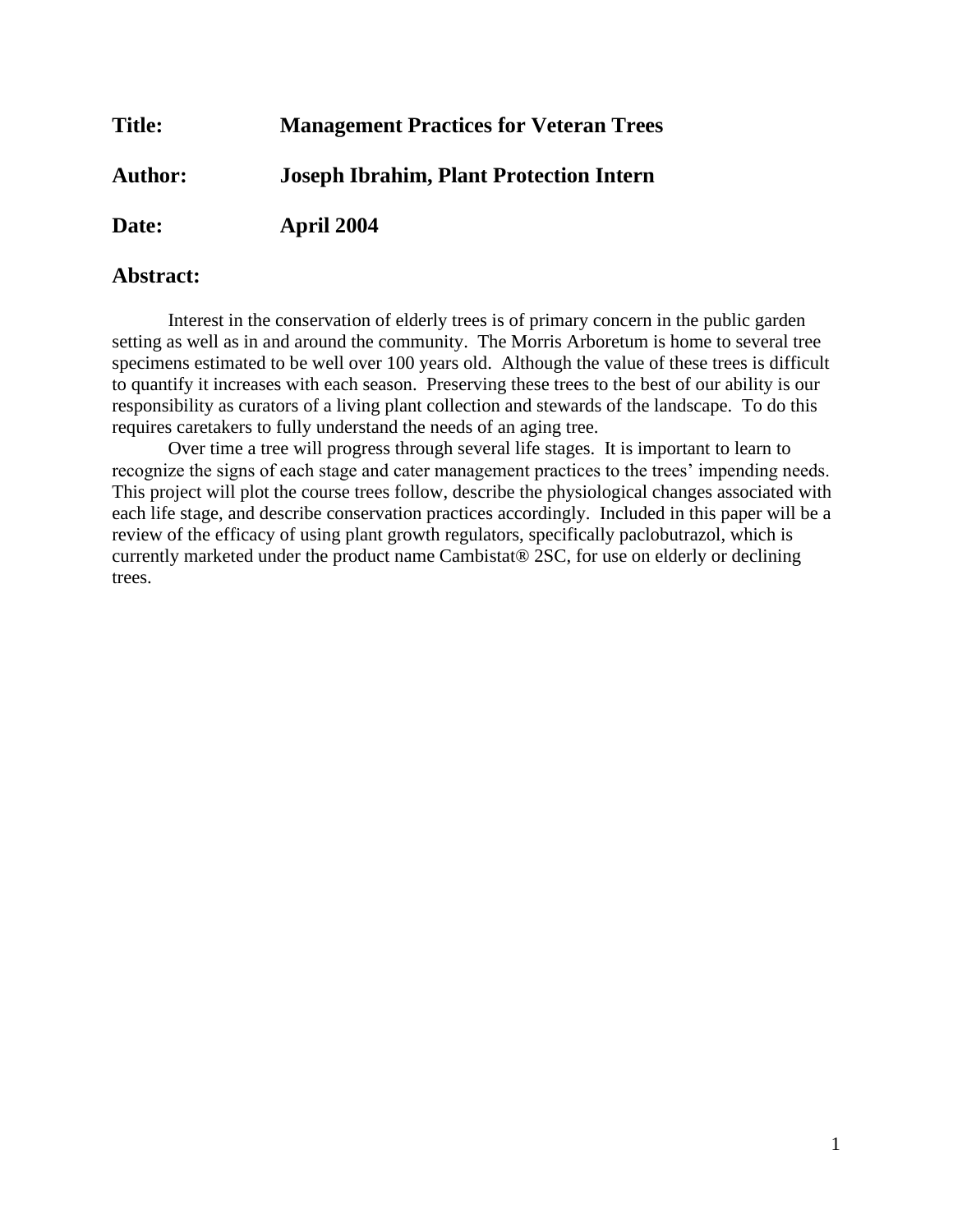# **TABLE OF CONTENTS**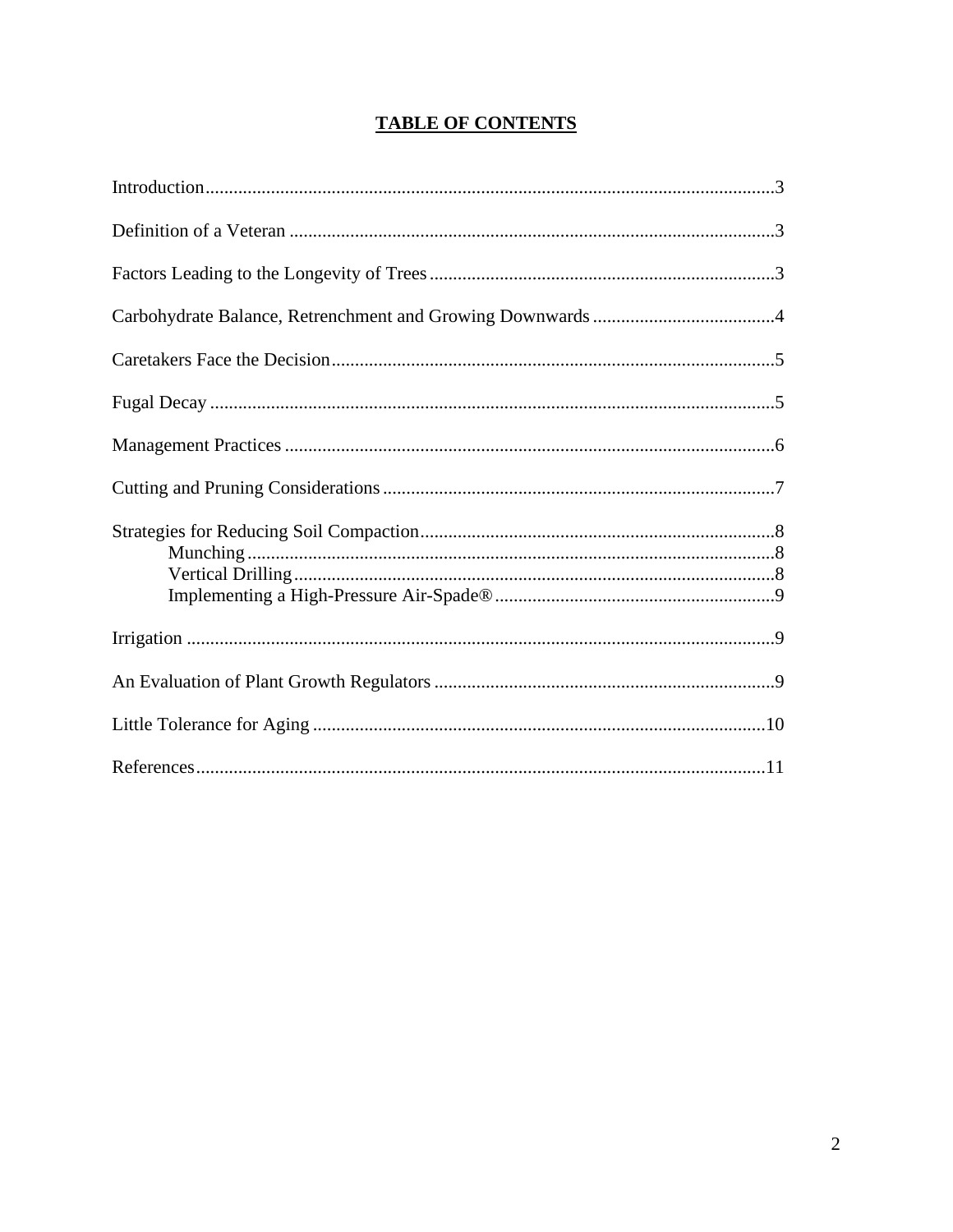#### **INTRODUCTION**

Trees are some of the longest-lived and largest organisms on the planet. Yet their success in size and age is not indicative of their current status in our environment. Elderly trees are an increasingly rare occurrence; only a select few of each species are able to live out their full age potential. Interest in the conservation of elderly tees has increased in garden settings, as well as in and around the community. Many homeowners, arborists and garden curators are faced with management decisions for valuable trees. All too frequently these decisions are made as a result of incorrect advice and understanding. Poor management results in the loss of our valued trees.

The Morris Arboretum is home to several tree specimens well over 100 years of age. As caretakers, it is our responsibility to preserve and maintain these rare plants. Ancient trees must be venerated for their contribution to the environment. Their aesthetic beauty and their direct link to our culture and history are equally of value. While several prominent arborists, scientists, researchers, and naturalists have been working towards a better understanding of the impending needs of an aging tree, the topic remains not fully understood. This paper concludes that management considerations must change in response to a tree's growth and development throughout its life stages.

#### **DEFINITION OF "VETERAN"**

The expression "veteran tree" is a difficult one to define as there are several connotations. It is not uncommon to refer to a tree as "mature", "veteran", "ancient", or quite simply "old". One may consider a tree as mature once it has reached sexual maturity, however this is just one of several stages in the tree life cycle. It is quite natural to simply gauge a tree's "maturity" or veteran status by age, overall size, or trunk girth, but these are relative factors when dealing with trees. For example, a poplar or a balsam fir is considered to be in its later stage of its life expectancy at 100 years old, while some oak species may just be getting started. Life expectancy is genetically predetermined to species and is one of many considerations when assessing a tress's veteran status. For the purpose of this paper the term "veteran" will follow the definition that is becoming more and more widely accepted in literature, as a tree of interest biologically, aesthetically, or culturally because of its age; a tree in the ancient stage of life; a tree that is old relative to others of the same species; (Read 2000) a tree in its later half of its life expectancy, exhibiting signs of retrenchment. (Alexander 2001).

#### **FACTORS LEADING TO THE LONGEVITY OF TREES**

To understand the factors leading to the longevity of trees perhaps it is essential to discuss why trees die. Longevity is achieved through a collaboration of genetic potential and environmental conditions. Life expectancy is different for each tree species and is genetically predetermined, however environmental conditions are a major factor in determining a tree's long-lived success or failure. Trees and plants in general require certain basic necessities: adequate moisture, nutrients, light and carbon dioxide. While each tree species has amazing abilities to compensate for a lack of one or several of these necessities, there is a limit to the amount of stress a tree can handle. These abiotic stresses, such a mineral deficiencies, light competition, drought, pollution, and soil compaction, result in a reduced potential for the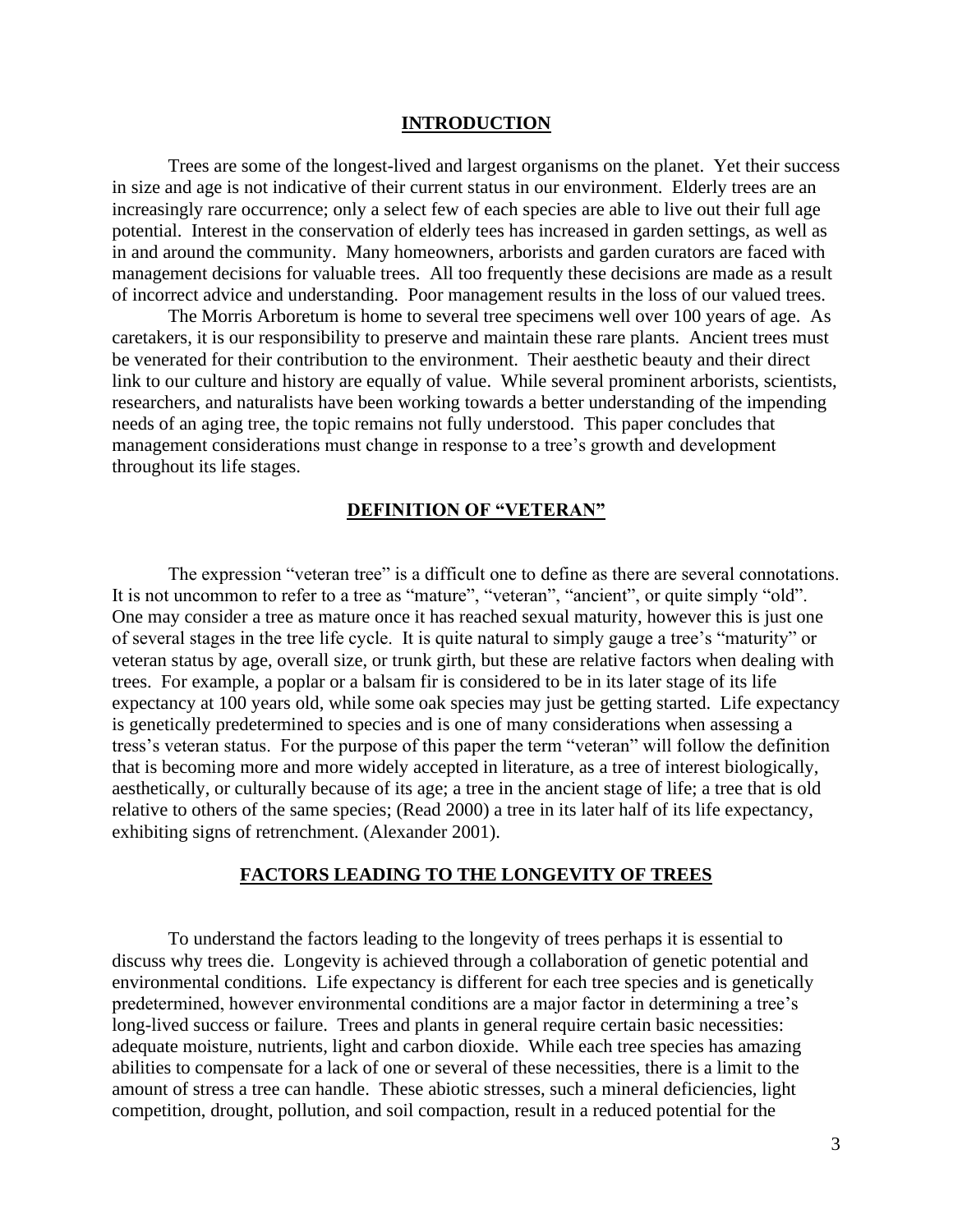allocation of resources from the environment. This resource reduction lessens a tree's ability to operate as a fully functioning living creature, thus rendering the tree susceptible to biotic factors. Biotic factors include fungal, bacterial, and viral parasitization, as well as insect and animal herbivory. Once a tree's defense mechanisms have been weakened by stress and infiltrated by other organisms it enters a downward spiral. Structural failure is the ultimate result; eventually the wind will break off portions or knock it down entirely.

#### **CARBOHYDRATE BALANCE, RETRENCHMENT AND GROWING DOWNWARDS**

Trees exhibit indeterminate growth. From seeds or cuttings trees will continue to increase in girth, height, and spread through much of their lifetime. Fueled b the sun, photosynthesis provides the plant with abundant carbohydrates, roots seek water and mineral nutrients, and with a fantastically complicated series of processes, cells are created and maintained. With the creation of each new cell, a tree will require the resources to support this ever-increasing demand. Crown size and leaf area increases each season. Canopy spread must increase to provide more photosynthetic area to supply the ever-increasing demand. Similarly, the increment of new wood will increase each season until the canopy is fully developed, covering the entire tree with a layer of new wood. Given ideal conditions, free from competition or stresses, the production of new wood is constant. This growth trend will eventually reach a minimum, where canopy spread is halted; photosynthetic area cannot enlarge without causing a deficit somewhere else. At this stage increments of new wood become less and less each season until the tree is unable to add a new layer of wood over its entire surface. The tree is forced into retrenchment, a process of size reduction. This strategy for survival marks a new life stage, and may be as long in duration as the initial developmental stages. In an ideal situation carbohydrates remain in positive supply, enough to sustain growth and provide storage. Increased size and complexity, that results as a tree grows older, are all part of age-related changes. We must remember that trees are dynamic beings and with age comes compensatory changes. "Age-related changes include decreased rates of carbon assimilation, decreased rates of growth in all organs, and increased susceptibility to disease, insects, and other stresses" (Clark et al. 1991). Signs of retrenchment are often perceived as decline to tree care professionals, and spark concern with homeowners. Retrenchment is part of the natural growth and development cycle towards size reduction.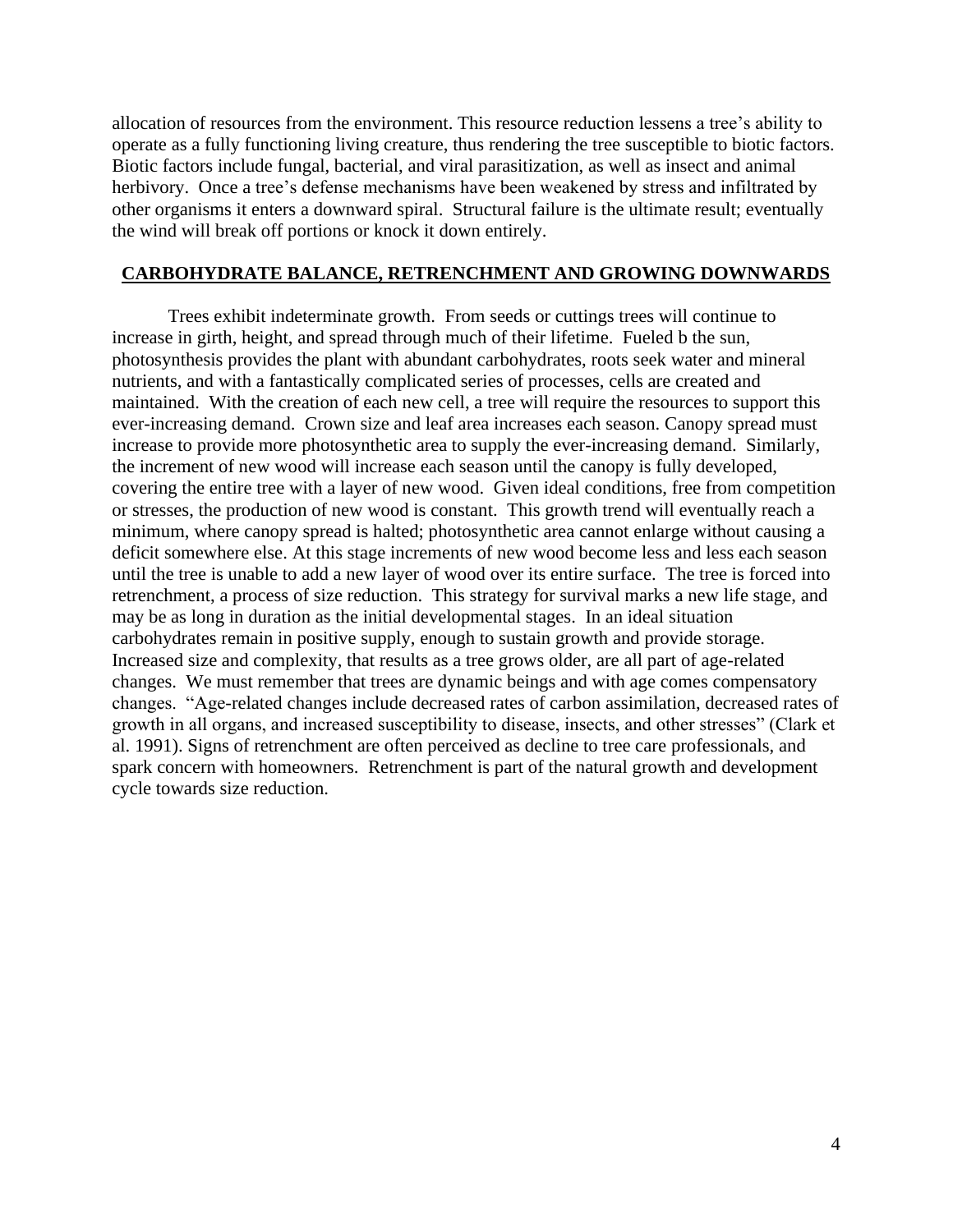#### **CARETAKERS FACE THE DECISION**

As a tree proceeds through the formative life stage from full to late maturity, caretakers must recognize that management practices for veteran trees must be modified according to the current life stage. This can be a hard sell for many tree care professionals who do not recognize the changing needs of a tree approaching the latter stage of its life. To many, a veteran tree may appear to be in a rapid state of decline. The presence of dead wood in the canopy, fungal fruiting bodies, sap runs, progressive hollowing and trunk cavities are frequently interpreted by tree care professionals as potential hazards and an excuse to cut the tree down. However, caretakers can assume a different approach by recognizing these signs as indications of a new life stage. Much of the focus of veteran tree care is to assist the tree in its natural disassembling process towards a smaller more compact form. Removal of dead wood and retrenchment pruning are key essentials to the weight and size reduction process. Moderating stresses are also important; irrigating during times of drought, minimizing and correcting soil compaction issues, and approaching insect and disease issues with an integrated management plan. Applying a "one size fits all" approach to veteran tree care will likely end in disaster.

#### **FUNGAL DECAY**

Fungi have a bad reputation for causing death and dysfunction to plants. The truth is that the majority of fungal organisms are not parasitic but rather saprophytic and symbiotic providing on the whole more benefits to plants than detriments. Fungal decay of dead wood should not necessarily be considered harmful. "The individual tree actually benefits from the fungal decay of its dead heartwood tissues. Resources are locked up in these dead tissues. Fungal decay makes them accessible again to the tree as well as to the fungi and invertebrates. Roots may grow inwards, into the debris within the cavities and make use of the breakdown products." Alexander 2003 "One may argue that if hollowing is considered in most instances beneficial to the tree, then perhaps fungal decay of the heartwood should not be termed a fungal attack. Instead a positive term such as fungal recycling of dead wood (heartwood) should be used." (Green 2000) This idea may be considered logical considering that fungi and trees have spent hundreds of thousands of years evolving together. Included in the breakdown process are saproxylic organisms. "Saproxylic organisms are those that depend on dead wood at some stage in their life cycle. They vary from woodpeckers to fungi, but the most biodiverse groups are beetles and flies (Speight 1989). Dead wood has been called "The world's largest potential food supply" by Peter Marren in Rance Harmons article: Pennsylvania Woodlands, Number 7: "Dead Wood for Wildlife".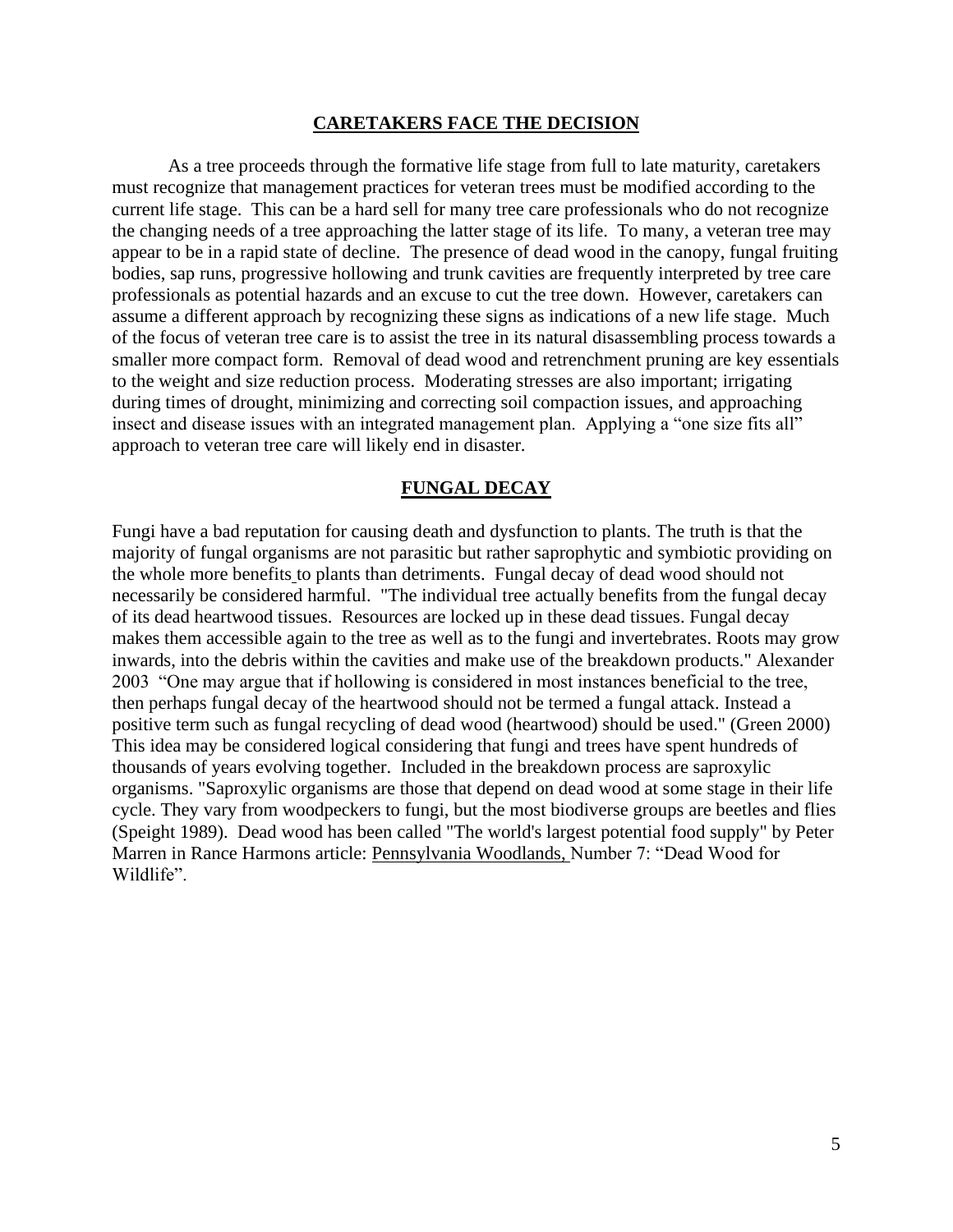#### **MANAGEMENT PRACTICES**

The establishment of a management plan requires considerations for both the individual tree and the site. For example, it is important to know the tree species, assess its current health status and consider its known growth characteristics; for instance how likely is it to respond to active pruning? Equally important are the characteristics of the site such as: soil fertility and compaction issues, or encroaching competition from surrounding plants. Once these two notions have been addressed, the first step of the management plan can be approached.

#### **Steps to Create a Management plan:**

- **Establish a purpose:** Is there a purpose? Often the best management plan is none at all. This first step identifies the purpose. Correcting soil compaction issues or moderating drought stresses through irrigation are all valid purposes.
- *Assessment of the tree and the site***:** Tailor the purpose to the tree and the site. Is the tree likely to respond to pruning? Does it characteristically exhibit epicormic branching in response to damage? How have trees of the same species on similar sites responded?
- *Determine management needs:* What will be done and who will do it? Determine the appropriate timeline.
- *Implement Plan:* Carry out decided plan.
- *Monitor Effectiveness, Record Observations: Remember large trees are very slow to* respond to change. There may be several seasons before a positive or negative response is evident. Keep good records for future reference.
- *Review and revise:* Look at what worked and what didn't. Was your intended purpose achieved? Review and revise, then approach the plan again.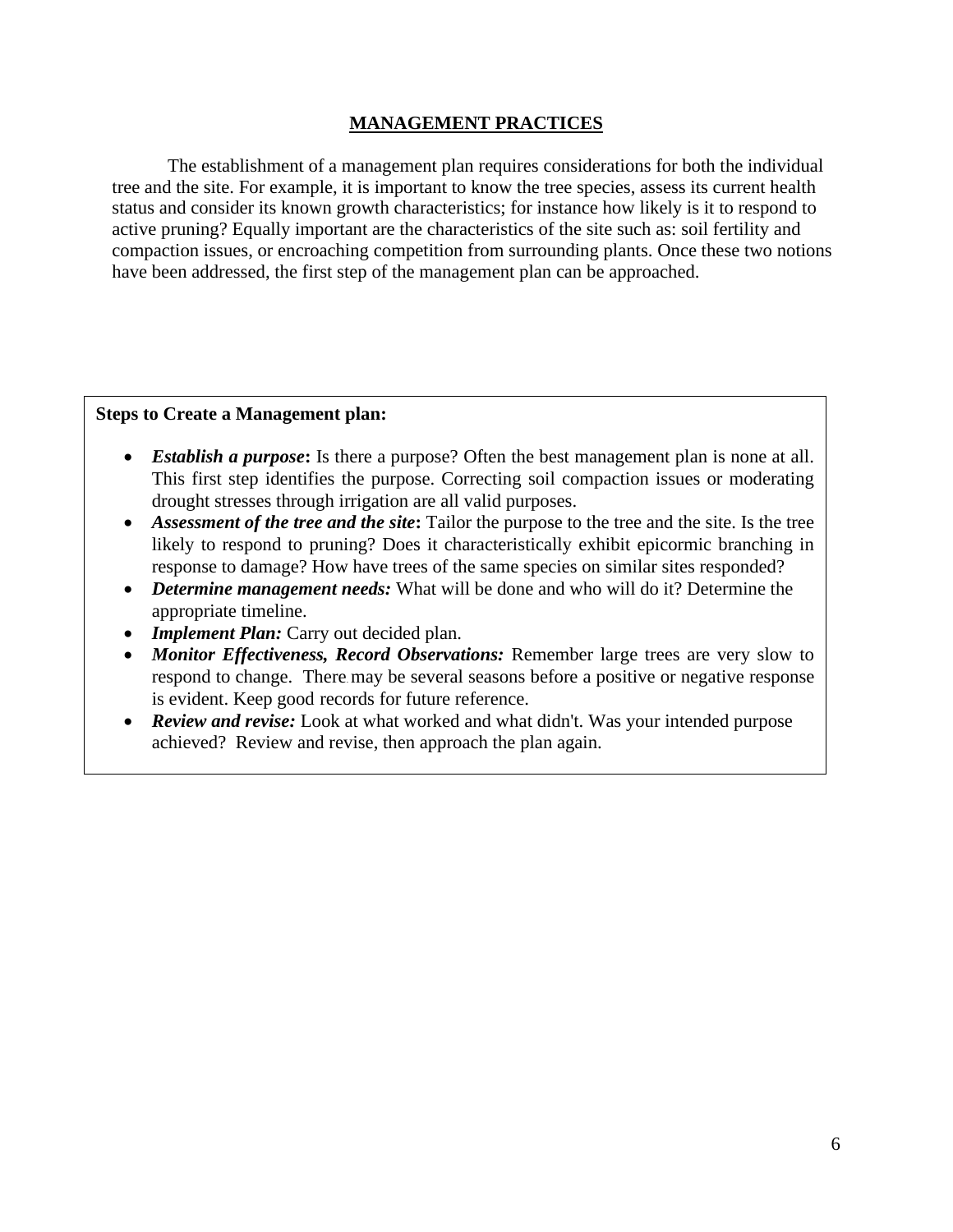#### **CUTTING AND PRUNING CONSIDERATIONS:**

One of the main practices in the management of veteran trees is pruning. Cutting a veteran in any capacity is a decision that should not be taken lightly and should be considered a long-term commitment spanning several seasons with resting periods in between treatments. As mentioned earlier much of the aim in pruning treatments is an effort to help the tree in its natural dismantling process towards a lower, more compact, centralized crown. This can be achieved quite successfully if the tree responds by activating its dormant buds and inducing epicormic, and or vigorous sprouts lower on the central trunk. Old trees are less prone to response from cutting than young ones. "Dormant buds may be in a suppressed condition for many years and then grow when conditions are favorable", but their viability does decline over long periods of time. "The longevity of buds is believed to be in the region of 100 years for oak, 60 years for hornbeam and chestnut, and less for beech and willow". (Read 2000) Maintaining young growth on trees may increase the chance for viable buds being present and the chance for regrowth responses. "Dormant buds form from the growing stem or branch of the tree, but do not develop any further at that time. Hormones such as auxins, from the crown keep buds in a suppressed condition, but if some change in the root-to-foliage ratio occurs in the tree this alters the balance of the hormones and the dormant buds may start to grow". (Read 2000)

#### **General Guidelines for Pruning Most Veteran Tree species:**

- Commence pruning in late winter between January and March.
- Maintain proper weight balance, while only removing small portions of the crown during a single treatment, 10% is recommended as the removal rate.

Two effective pruning methods are retrenchment pruning and coronet cuts. **Retrenchment pruning is** intended to simulate a tree's natural peripheral dieback, removing very small amounts of living tissue from the crown extremities over a long period of time. **Coronet cuts** is a technique for producing a natural fracture effect to mimic natural breakage. Large exposed areas of living cambium are believed to induce natural damage responses: vigorous shoots and epicormic branching.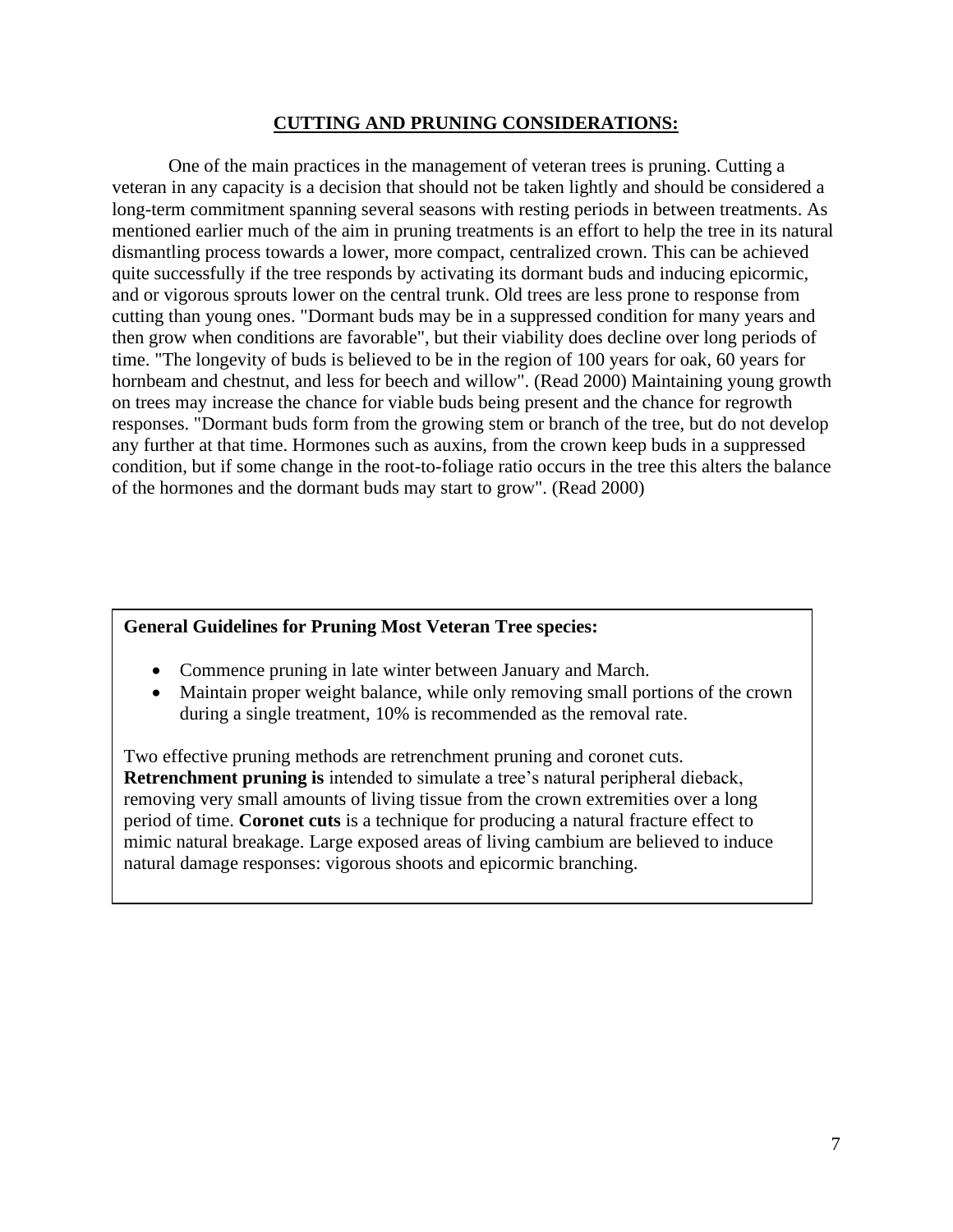#### **STRATEGIES FOR REDUCING SOIL COMPACTION**

Soil compaction is a common problem in gardens and parks. Traffic in the vicinity of tree roots can cause damaging effects to tree and soil heath. Problems associated with soil compaction include: destruction of soil aggregates and large pore spaces, reduced gas exchange, reduced water holding capacity, decreased water infiltration and drainage rates, increased heat transfer, decreased microbial population/action, and reduced root growth and elongation. (Brady *et al-* 2001)

## **Mulching**

Mulching is a practice with many benefits, however; too much mulch has its detriments. Some of the reported benefits of mulching are: to preserve soil moisture, moderate soil temperature, impede competing vegetation, improve soil structure, improve soil fertility, help prevent mower injury, reduce compaction from traffic, and protect roots. There are a wide variety of mulches that provide varied appearances and functions, these materials fall into two categories, organic and inorganic. Commonly used organic mulches are composed of chipped or shredded wood. There are a few considerations, however, when using organic mulches. Freshly chipped wood is not decomposed and contains high amounts of carbon. In order for certain microbes to decompose this material, a source of nitrogen must be available. Nitrogen from the soil below the tree may be the only available source, lessening the availability of nitrogen for the tree itself. Another consideration is that chipped wood is often the product of diseased trees. Using this material brings pathogens directly to a host plant.

- The best choice is to use properly composted wood and or leaf matter from a known source.
- Application rates of mulches should not exceed a total depth of 3 inches.

# **Vertical drilling**

Vertical drilling is another tool aimed at improving soil conditions and lessening compaction. The process entails creating holes below the canopy of a tree using a gas powered auger or something as simple as a metal rod.

A common recommendation is to create holes 2.5 feet apart, 6 to 12 inches deep, with a 6-inch diameter. The soil is replaced with a 50:50 mix of excavated soil and leaf compost. (Watson *et al* -1996)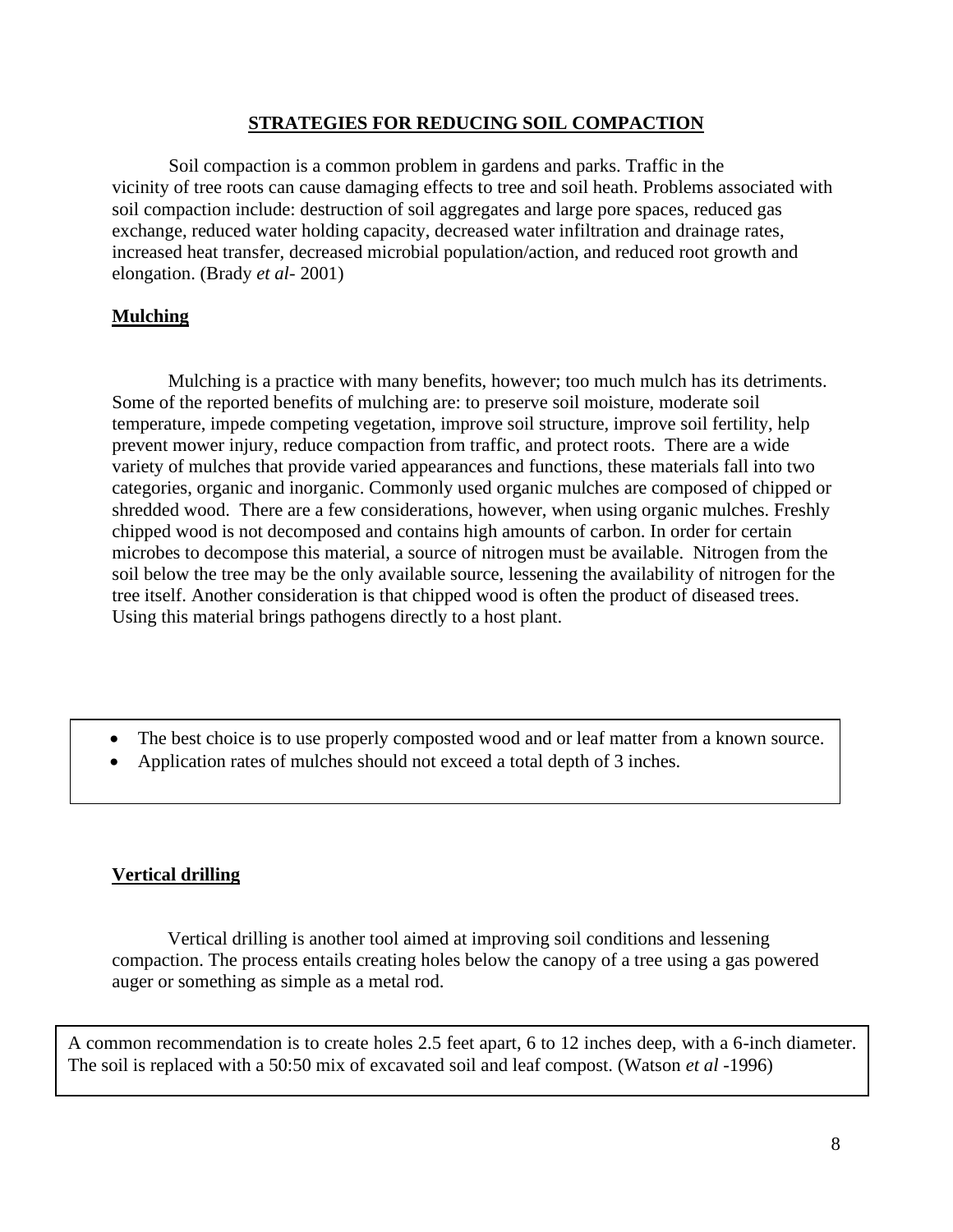#### **Implementing a high-pressure Air-Spade®**

This recent advancement in tree care is also aimed at increasing soil fertility and lessening the effects of soil compaction. The use of a high-pressure Air-Spade is considered the least damaging to tree roots. Common methods for using this tool are to create trenches in a radial pattern extending from the trunk to the drip line. Excavated soil is amended with leaf compost and replaced.

#### **IRRIGATION**

Maintaining water availability during times of scarcity is a major component of the strategies aimed at reducing or moderating environmentally imposed stress to trees. Drought conditions can cause severe stress and compromise the long-term health of trees. It should be noted however that trees have an inherent ability to compensate for a lack of available water through various water conserving adaptations. In order for a tree to use these adaptations requires the use of carbohydrates. Irrigation prevents the tree from tapping into its carbohydrate stores.

#### **Irrigation Considerations:**

- Establish an irrigation plan to implement during times of drought.
- Irrigate before signs of dehydration occur.
- Maintain a consistent level of moisture, do not start and stop.
- Irrigation in early morning is the most effective.
- Consider levels of soil compaction.

# **AN EVALUATION OF PLANT GROWTH REGULATORS**

Recent advancements in tree care have led to the use of various chemicals. Chemical growth regulators have become increasingly popular. They are commonly referred to as PGR's or TGR's (Top Growth Regulators). Paclobutrazol is the active chemical constituent in products such as Profile® 2SC and Cambistat® 2SC, two products currently on the market. Paclobutrazol has evolved from chemicals initially developed as a sterol inhibiting fungicide but researchers quickly noticed its growth inhibiting properties. Paclobutrazol's mode of action is as a gibberelin synthesis inhibitor, blocking three steps in the biosynthetic pathway. Its effect on growth suppression is attributed to the reduction in natural cell elongation, a process controlled by the plant hormone gibberelin. These chemicals are applied according to the manufacturer's recommendations as a basal drench or soil injection. Uptake is through the roots by way of the xylem vascular system; the material is transported to the growth tips where a portion of gibberelin synthesis occurs. Plants treated with this chemical have reduced internodal growth and reduced growth of all vegetative parts.

Power utility companies recognized the potential of paclobutrazol and began using the TGR in line clearance operations. By applying this chemical, utility companies could achieve effective control for 3 seasons of growth, displacing mechanical trimming and reducing labor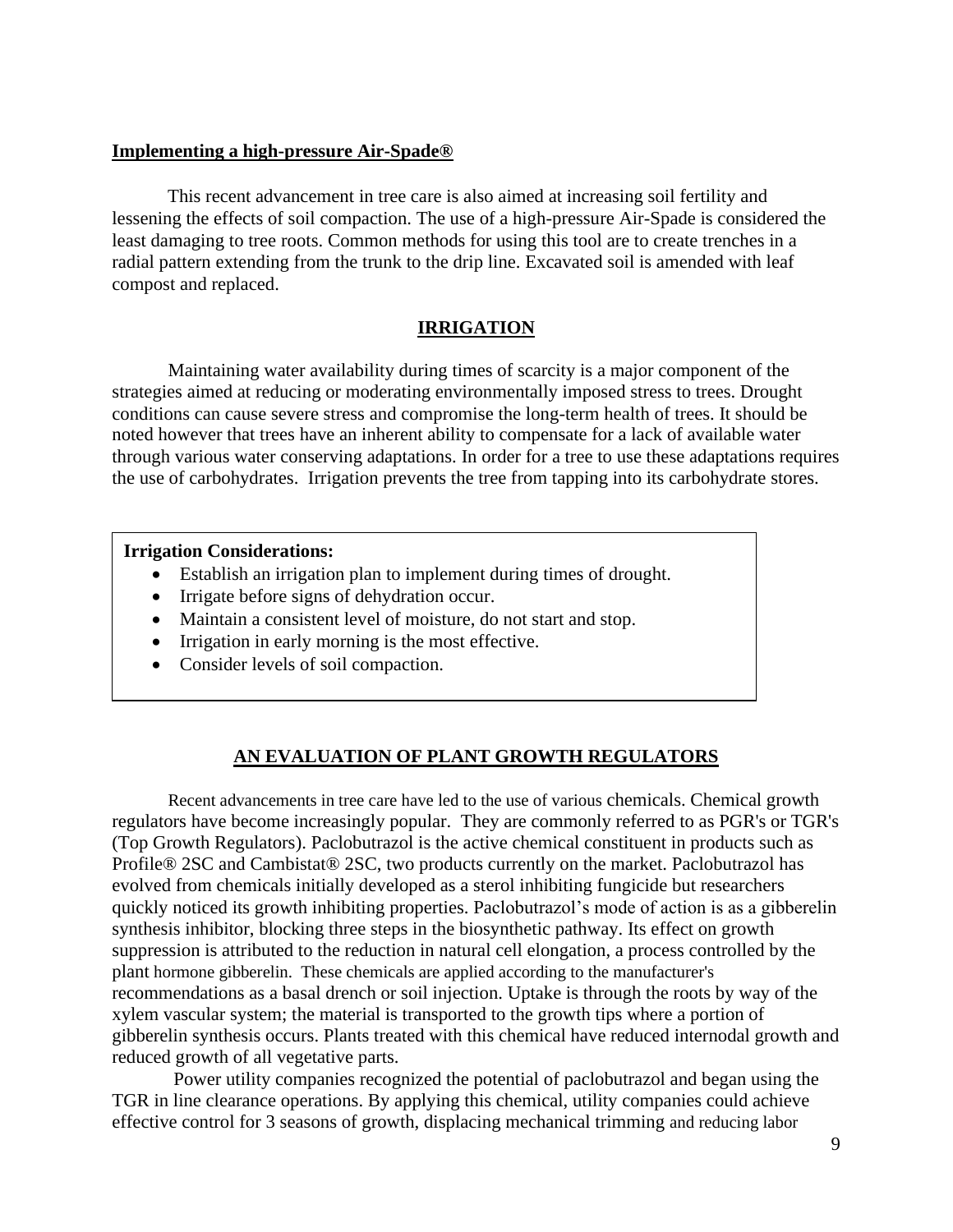expenses. Utility companies have been the sole users of paclobutrazol since the late 1950's.

It wasn't until recently that research demonstrated secondary effects, specifically increasing the production of the hormone absicic acid and the chlorophyll component phytyl, both considered beneficial to tree health and growth. (Chaney 2003) In addition research claims increased root growth in trees treated with paclobutrazol. The understanding is that there is a reallocation of energy from reduced vegetative growth to the root system. (Watson 1996) The unique structure of paclobutrazol allows it to bind to enzymes necessary for the production of the hormone sterol in fungi as well as those that promote the destruction of abscisic acid. This effect as well as morphological modifications of leaves induced by treatment with paclobutrazol- such as smaller stomatal pores, thicker leaves, and increased number and size of surface appendages on leaves - may provide physical barriers to certain fungal, and bacterial infections. All these findings as well as documented effects reducing drought stress have led to the belief that TGR treated trees have a greater tolerance for environmental stresses.

Rainbow Treecare Scientific Advancements, St. Louis Park, MN is a company that has compiled these findings towards a well-marketed product – Cambistat® 2SC aimed at tree care professionals for use on elderly trees and trees showing signs of decline. Cambistat@ 2SC may very well be a useful tool when used with other management practices, but should not be considered a stand-alone, a panacea or cure-all for stressed trees. Caretakers should approach the use of this product with caution, as it has only been available for this use for 3 seasons. Long-term effects have not been adequately researched. It should be noted that the company points out that there are inconsistent results on different tree species.

#### **LITTLE TOLERANCE FOR AGING**

It is no wonder that there are few remaining true veteran trees. With modern day concerns over public safety, injury and lawsuits, parks and gardens are quick to remove an old tree that exhibits signs of perceived decline. It is a common misconception that a lack of vigor, dead branches or cracked trunks are a sign of imminent death. If trees appear to be aesthetically unacceptable for a particular setting or pose a potential hazard, removal of a few dead branches is usually all that is needed. Often trees will respond with renewed vigor. Attaining veteran status requires the co-operation of caretakers, to respect, and understand a tree's inherent ability to rebound and overcome the downward spiral. Trees are true fighters, their success as a species depends on it. Veteran trees are not pretty in the common sense, often they are haggard, ragged, gnarled creatures. Portions may be missing, the trunk may be hollow and they may have lost their adolescent symmetry. They have become true veterans. A veteran tree not on1y supports itself but provides a place for a myriad of fungi, lichens, birds, insects and mammals. It provides us shade and oxygen; its roots enrich and preserve our soil. Its value cannot be quantified, and in this sense they are indeed beautiful.